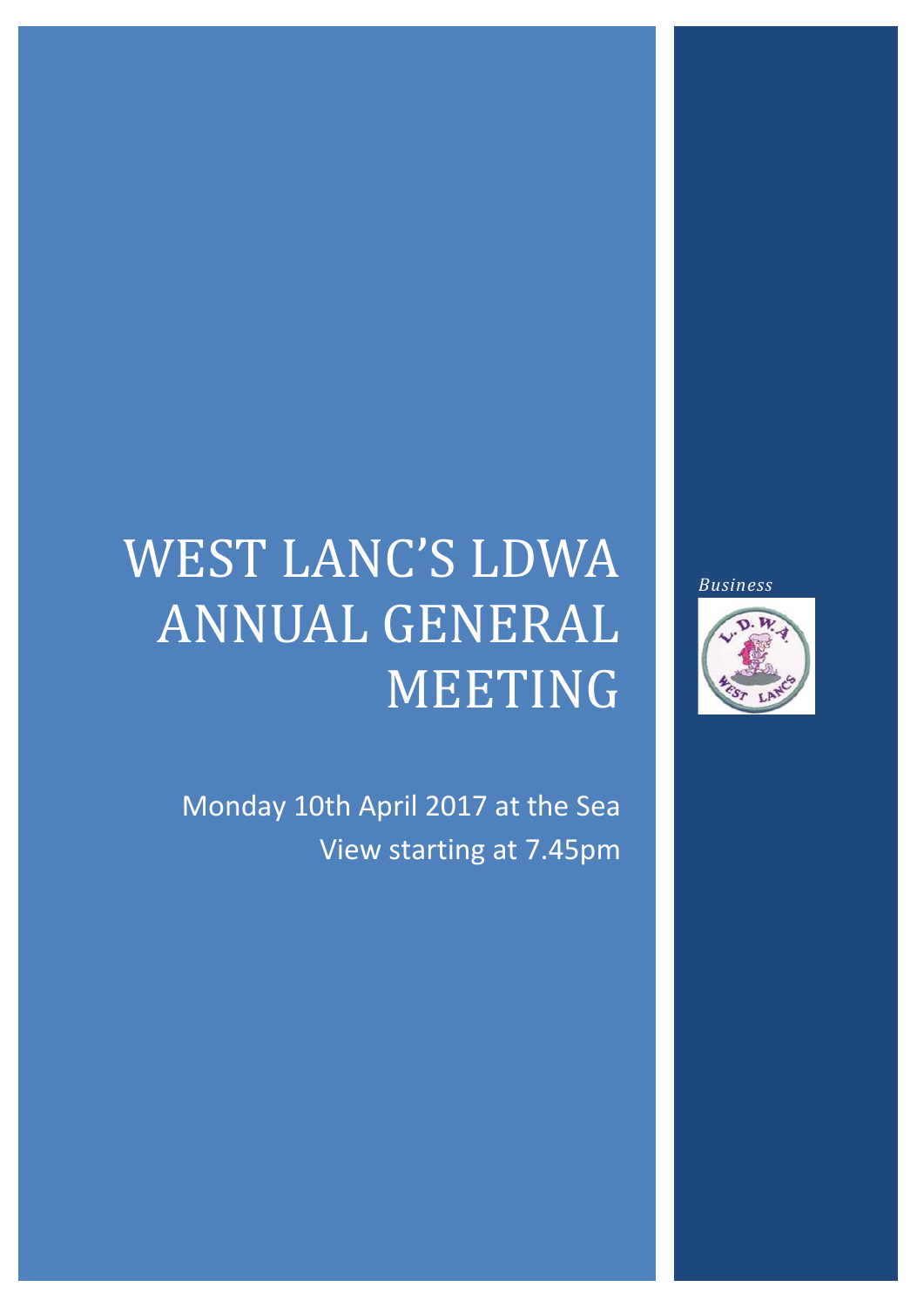#### **Minutes of the Annual General Meeting of the LDWA West Lancs Group held on**

#### **Monday 18th April 2016 at The Peter's Bar, School Lane, Bamber Bridge.**

Meeting opened 19.45 hrs Members Present 31

1*. Apologies* were received from

Jeff & Enid Parr, Glyn & Julie Watson, Doreen Viney, Gareth Seal, Chris Seddon.

2. *Minutes of the previous AGM*, which had been sent to members, were passed as a true record.

Proposed by Dave Taylor Seconded by Shirley Bradshaw

**CARRIED**

3*. Matters arising* from the previous meeting. None

4. *Proposals from the March committee meeting* held to discuss the constitution, 2016 budget and other issues were agreed:

West Lancs Constitution.

Proposed by Shirley Bradshaw Seconded by Mike Motley **CARRIED**

- To continue to subsidise Multi-stage walks, hotpots at some meetings, complimentary Christmas drinks, Pudding Plod (details to be sorted out by the new committee)
- To buy or make a new windshield for an existing burner.
- To encourage the inclusion of some 20+ mile walks in our programme.

Proposed by Dave Taylor Seconded by Mike Motley **CARRIED**

#### 5*. Annual Reports*:

a Secretary/Website – We have 149 primary members and 149 associate members, of whom 72 are on our "active members" and contacts list. Everyone on the "active members" list will need to agree that they are happy for their details to be on such a list (in an informal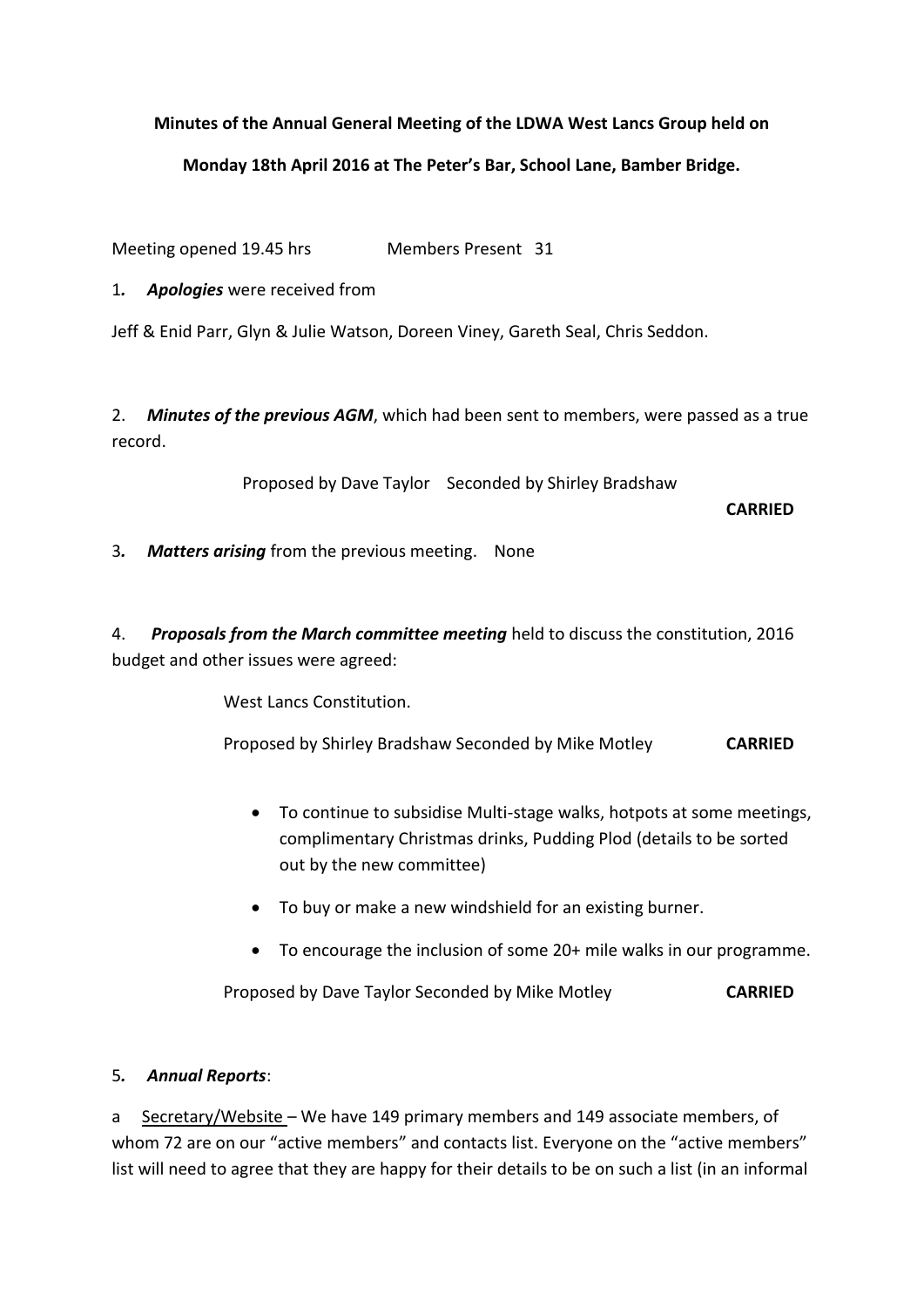way) as data protection issues mean that a list like this can't be held or circulated "officially".

The website archive of walks continues to grow and is a great advert for our group, containing over 260 walk reports from the last 4 years. Thanks must go to Stan and Doreen (and other members) for their many walk reports and high-quality photos.

b Treasurer – the accounts have again been presented so that all can understand them and they have been circulated to members. The Raynet figure appears large but is for 2 years. Peter Lomax has kindly audited the accounts. They were passed as a true record (see attached)

Proposed by Arthur Roberts Seconded by Pauline Edwards **CARRIED**

c Group Walks Organiser – A detailed analysis of walk statisitcs for the last 5 years has been made. The last year has seen the group putting on 41 "Tuesday" walks, led by 23 different members, beginning at 36 different venues and with an average attendance of 15, 22 "Strider" walks, led by 13 different members and with an average attendance of 11 (av. mileage of 17 miles) and 17 "additional" walks, led by 6 different members and with an average attendance of 14 (and av. mileage of 14 miles).

d. Property co-ordinator - Thanks to Dave and Sheila for all their hard work sorting out and transporting the kit to and from challenge events. The missing clipboard has turned up. The role of property co-ordinator requires a full list of all equipment to be kept, so if anyone keeps any group equipment at home, please send a list to Mike.

e. Challenge Events co-ordinator – Both our events have been successful and have made a profit. The entrant who suffered a heart attack on the Amble has now had his bypass op and is recovering well.

Efforts have been made to find an alternative venue for the Amble, but the Anderton Centre is too expensive. An alternative might be to reduce numbers or increase entry fees.

The Bottoms Up event is only going to be advertised in walking publications as a result of inexperienced walkers entering and creating problems.

f. Chairman – thanks to everyone who has helped bring the group to where it is today.

#### 6*. Election of Committee*

a. Chairman John Evenden

Proposed by Doreen Viney seconded by Gareth Seal

**CARRIED**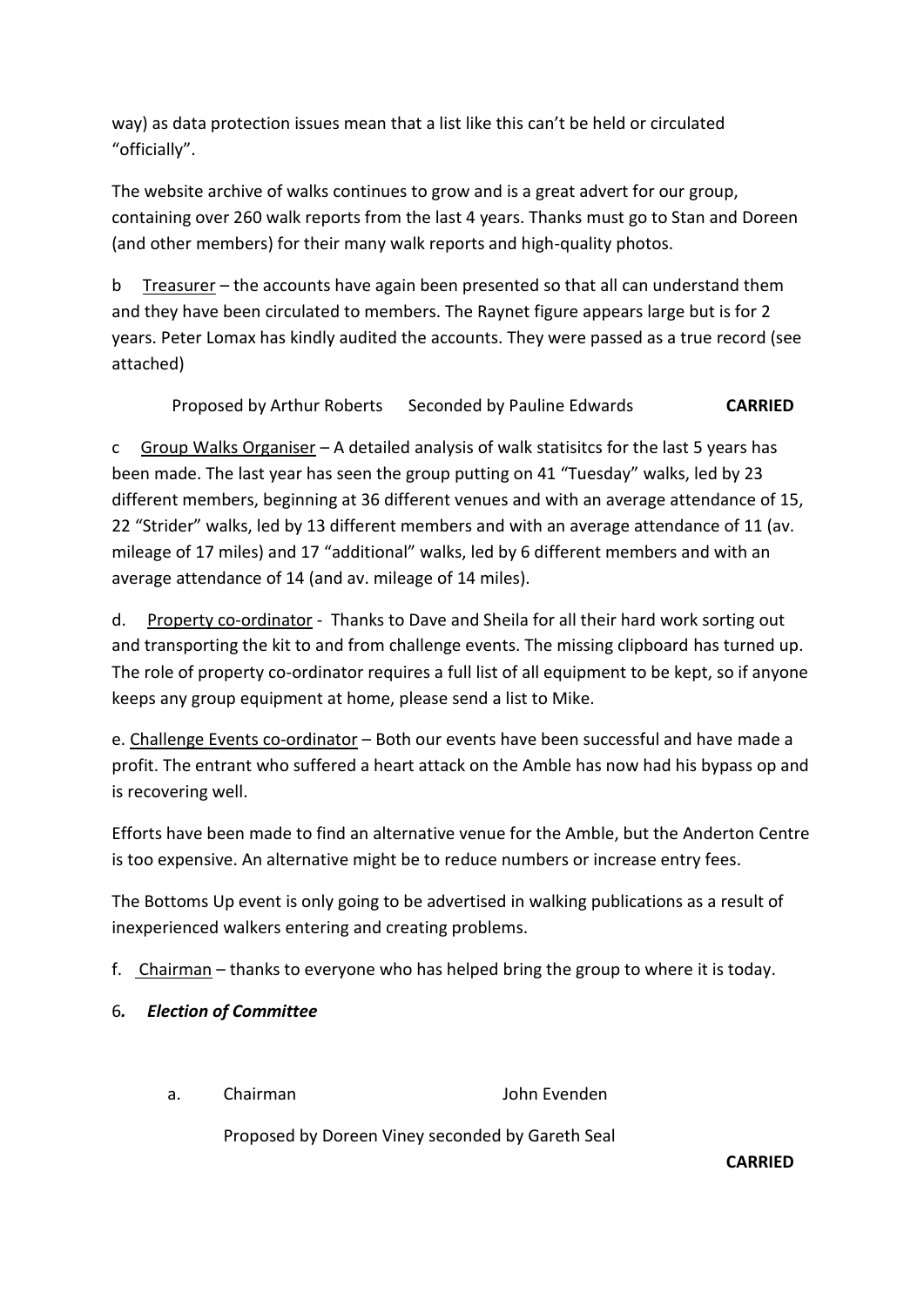| b. | Secretary                                                                   | Karen Wardle           |                |
|----|-----------------------------------------------------------------------------|------------------------|----------------|
|    | Proposed by Ian Wardle seconded by John Evenden                             |                        | <b>CARRIED</b> |
| C. | Treasurer                                                                   | Jaqueline Peaks        |                |
|    | Walks secretary                                                             | David Whittaker        |                |
|    | <b>Property Co-ordinator</b>                                                | Mike Motley            |                |
|    | Challenge Events Co-ordinator                                               | Ian Wardle             |                |
|    | Proposed by Dave Taylor seconded by Jean Bobker that all 4 be elected for a |                        |                |
|    | further year                                                                |                        | <b>CARRIED</b> |
| d. | Web editor                                                                  | Sue Allonby            |                |
|    | Proposed by Ian Wardle seconded by John Evenden                             |                        | <b>CARRIED</b> |
|    |                                                                             |                        |                |
| e. | Committee                                                                   | Glyn Watson            |                |
|    | Proposed by John Evenden seconded by Ian Wardle                             |                        | <b>CARRIED</b> |
| f. | Committee                                                                   | Sue Fagg               |                |
|    |                                                                             |                        |                |
|    | Proposed by John Evenden seconded by Ian Wardle                             |                        | <b>CARRIED</b> |
| g. | Committee                                                                   | Doreen Viney           |                |
|    | Proposed by Ian Wardle seconded by John Evenden                             |                        |                |
|    |                                                                             |                        | <b>CARRIED</b> |
| h. | Vice-Chairman                                                               | no nomination received |                |

#### 7. *Any Other Business*

John Evenden thanked Pauline and Stan on behalf of the group for all their hard work over the past years – Pauline for organising the Tuesday Walks list for 10 years and Stan for everything he has done for the group since he became chairman in 2010. Presentations were made to both.

8. The meeting closed at 20.30 hrs. (Date of next AGM to be decided later) and was followed by a hotpot and apple pie supper.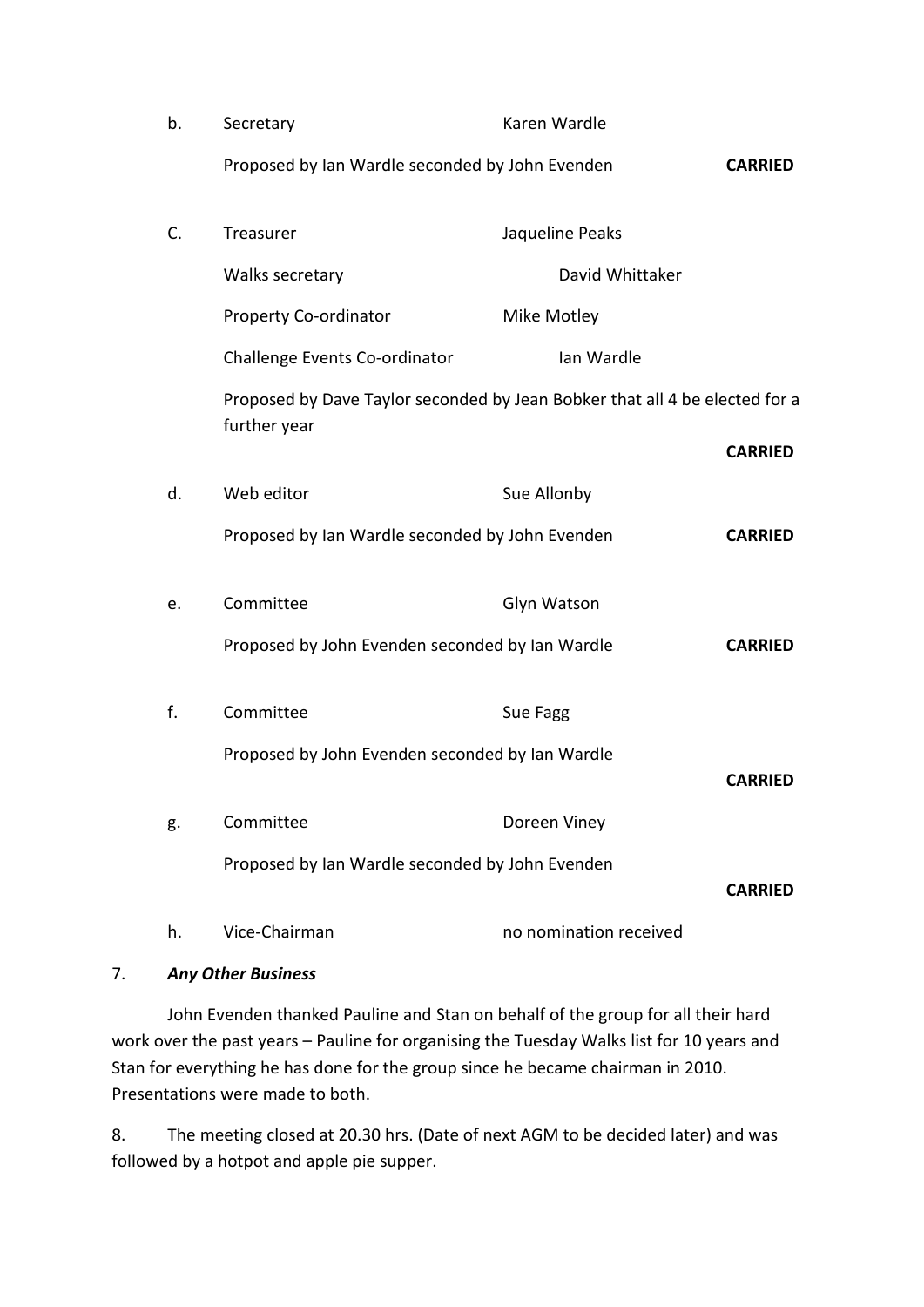# **Annual Report of the Committee**

#### **Chairman's Report**

Early in 2015 a new draft group constitution had been sent out by the National LDWA. I became involved in personalising this to suit our Group and in March 2016 this resulted in me giving a presentation to the then committee followed by a recommendation to adopt the new constitution at the AGM in April 2016. The constitution sets out some basic group requirements; the election of a Chair being one.

As Stan had fully intended to stand down as Chair, with no replacements coming forward, someone needed to step up. Reluctantly, I put myself forward along with several more to form a representative committee.

Due to changes applied to the Group, by the National LDWA, major issues needed addressing. Some may think a new regime, however all clubs faced similar changes namely;

- Communicating with members via the LDWA website
- Data protection
- Regular committee meetings

What has made the job more difficult for everyone has been the lack of formal and informal information in regard to how the group operates? There was a clear lack of policies and historical precedence which needed to be addressed such as; Dogs on walks and the Plod invitation criteria.

Many members also felt the time had come to change the meeting venue which has now been done.

Inevitably, a minority of members have found changes difficult, but we are moving forward.

Increased communication via the LDWA Local Groups Admin website has enabled us to communicate much more effectively within the parameters of data protection.

I am pleased to say that our website is now being used much more widely providing not only information on past walks but also latest news information.

I would like to thank Mark for getting us set up on Facebook which I know some will feel is unnecessary, but this is the way forward and I'm sure it will attract younger members.

I would also like to thank Sue Allonby who is standing down as Web Manager at the AGM, all the committee for support and doing an excellent job in their respective fields. A special thanks to Mike for giving us storage space and transport provision, Sue Fagg for coordination of Tuesday walks, all remaining members who do presentations, run quiz events,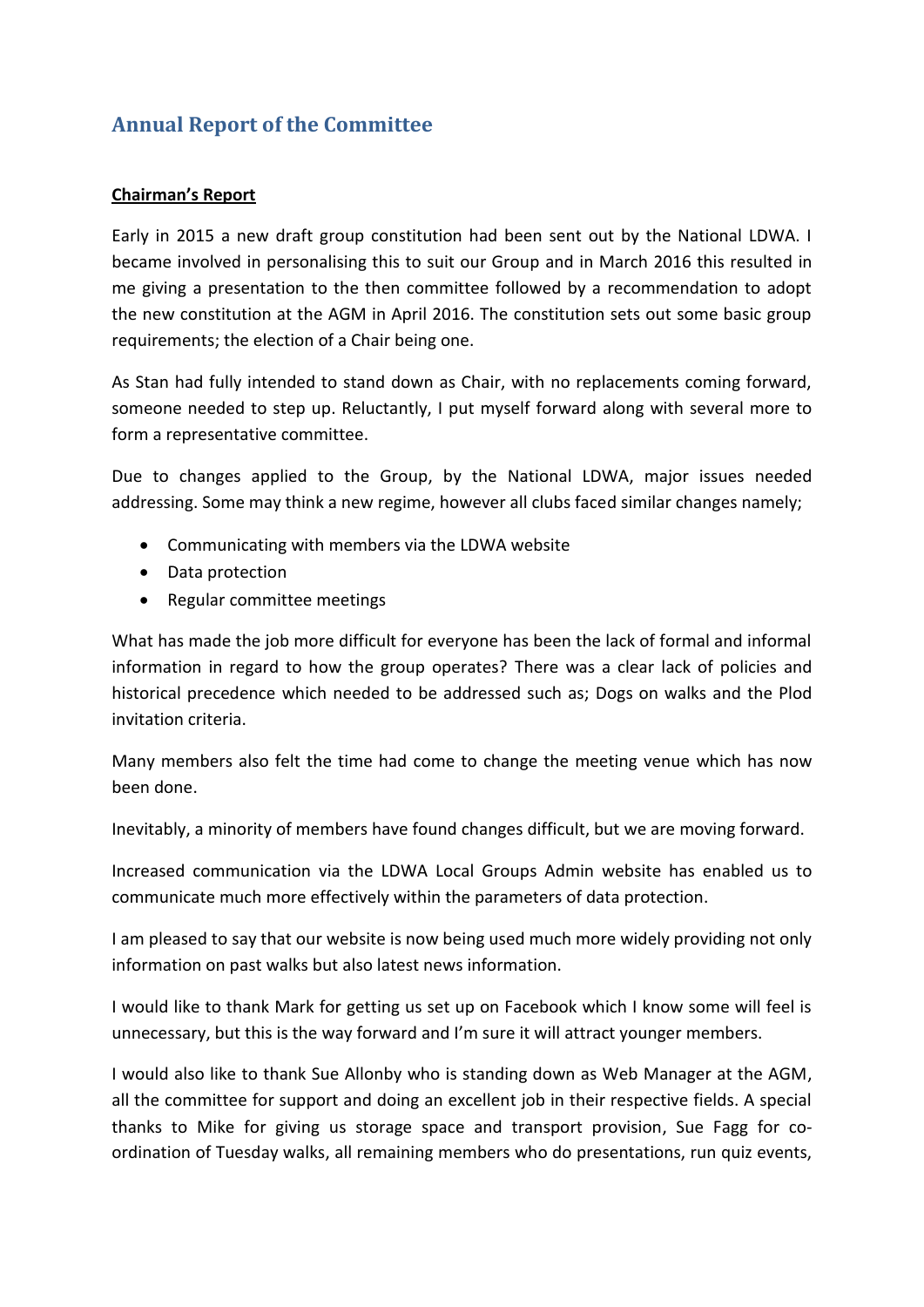take photos, write walk reports, marshal on events, lead walks and carry out other tasks to support our club.

John (Chair)

#### **Secretary's Report**

This has been my first year as secretary in a period of transition and change which has not been easy.

#### Membership

To date we have 353 Members made up of 157 Primary members and 196 Associate members.

32 New Primary members have joined this year.

We have 87 Active Members of which 20 are associate members.

#### Communication

We are encouraging members to view the website for all news, walk reports and committee meetings. It is our responsibility to find new members listed on the web site and they are emailed as a welcome to the group. It would be good to see more members signing up to the club's closed Facebook page, which I feel could be utilised for information like car sharing in the future.

Thanks must go to all those who lead walks, write reports and take photo's for us all to enjoy on the website.

The LDWA regularly updates members with information, in the last year we have had to embrace their guidelines on Data Protection which has vexed both myself and others! Like all organisations LDWA membership is in danger of reducing and as we speak all clubs must increase their publicity re the benefits of walking. New publicity, a business plan and a good local group and national web site, plus other efforts are being made to promote the LDWA.

The LDWA Groups meeting in November 2017 will be a chance to gain and exchange information from other's about current issues and trends.

We have taken the lead from other clubs and put committee meeting minutes on the website for members to peruse and make comment.

Given the long history of the club, 40 years in 2018, I have asked for information from the more long standing members of the club for information and intend to compile and enhance the information already available and post this on the web site. It would be good to detail member's achievements in this record, like who has completed the 100, the Munro's and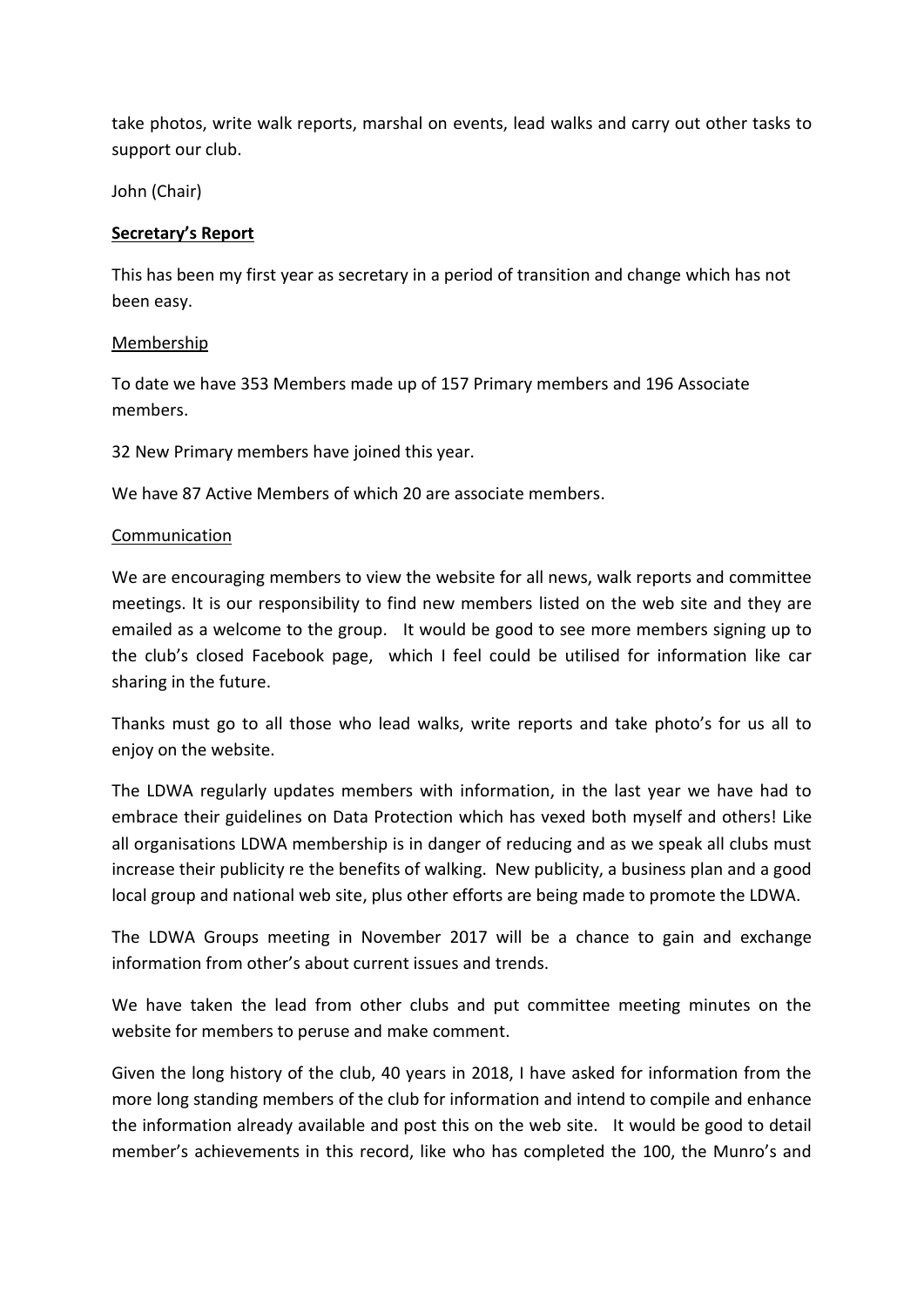any other significant milestones. I feel such information will stand the test of time, in that it is the members who make and sustain the club.

Karen (Secretary)

## **Annual Statement of Accounts**

Balance Sheet for the Period  $1^{st}$  April 2016 – 31st March 2017

| Item                             | <b>Credit</b> | <b>Debit</b> | <b>Profit</b> |
|----------------------------------|---------------|--------------|---------------|
| General                          |               |              |               |
| Peter's bar room hire            |               | 40.00        |               |
| Hotpots                          |               | 260.00       |               |
| <b>Christmas Drinks</b>          |               | 83.70        |               |
| <b>Quiz Prizes</b>               |               | 6.00         |               |
| <b>Pudding Plod</b>              | 300.00        | 469.40       |               |
| Dales Highway deposit            | 120.00        |              |               |
| Dales Highway teashop            |               | 70.00        |               |
| Wainwrights way buses            |               | 380.00       |               |
| Equipment                        |               | 603.62       |               |
| Stationery etc                   |               | 70.38        |               |
| Dorset 100 reward                | 50.00         | 50.00        |               |
| Heart of Bowland walk            | 4.00          | 2.00         |               |
| Ramblers Membership              |               | 60.50        |               |
|                                  |               |              |               |
| <b>Total</b>                     | 474.00        | 2095.60      |               |
| <b>Charities &amp; Donations</b> |               |              |               |
| Air Ambulance                    | 74.31         | 300.00       |               |
| Air Ambulance Xmas cards         | 91.65         |              |               |
| <b>Bolton Mountain Rescue</b>    | 109.57        | 350.00       |               |
| Pendleside Hospice (S Allonby)   |               | 100.00       |               |
| Gifts                            |               | 150.20       |               |
| Wreaths                          |               | 31.99        |               |
|                                  |               |              |               |
| <b>Total</b>                     | 275.53        | 932.19       |               |

| <b>Bottoms Up 2016</b>        |        |        |       |
|-------------------------------|--------|--------|-------|
| Entries                       | 480.00 |        |       |
| Hoghton Village Hall          |        | 120.00 |       |
| <b>Tockholes Village Hall</b> |        | 45.00  |       |
| Hall food                     |        | 175.52 |       |
| C/P Food                      |        | 54.20  |       |
| Stationery                    |        | 30.00  |       |
|                               |        |        |       |
| <b>Total</b>                  | 480.00 | 424.72 | 55.28 |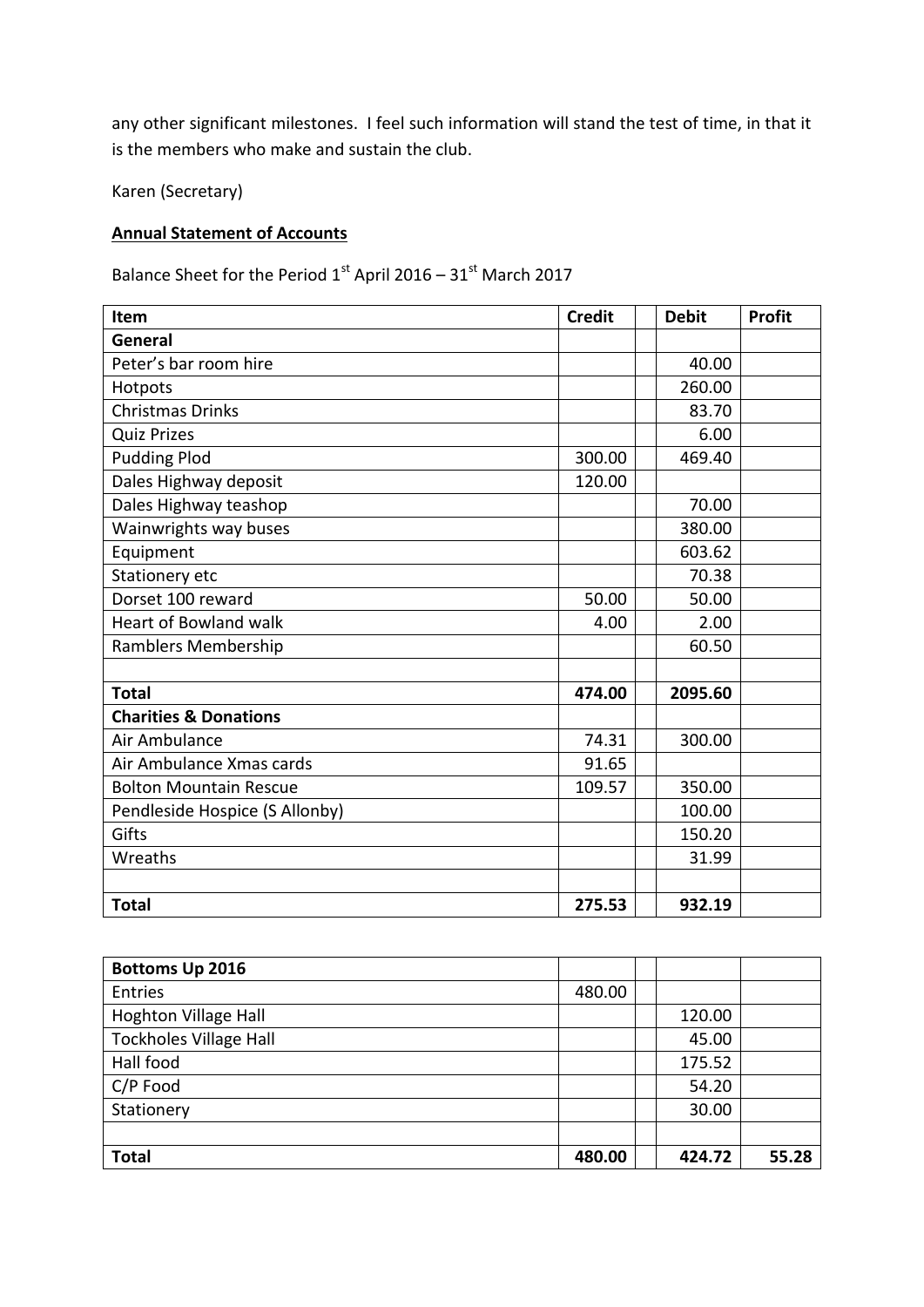| Item                         | <b>Credit</b> |  | <b>Debit</b> | Profit  |  |
|------------------------------|---------------|--|--------------|---------|--|
| <b>Anglezarke Amble 2017</b> |               |  |              |         |  |
| <b>Entries</b>               | 3126.00       |  |              |         |  |
| Entries refund               |               |  | 18.00        |         |  |
| <b>Badges</b>                | 24.00         |  |              |         |  |
| Rivington Village hall       |               |  | 154.00       |         |  |
| Hotpot                       |               |  | 520.00       |         |  |
| Hall food                    |               |  | 94.08        |         |  |
| C/P Food                     |               |  | 208.85       |         |  |
| <b>Hall Expenses</b>         |               |  | 31.99        |         |  |
| <b>Gas Bottles</b>           |               |  | 72.00        |         |  |
| Stationery                   |               |  | 58.50        |         |  |
| Fuel                         |               |  | 25.00        |         |  |
| Van                          |               |  | <b>FOC</b>   |         |  |
| Raynet                       |               |  | 200          |         |  |
|                              |               |  |              |         |  |
| <b>Total</b>                 | 3150.00       |  | 1382.42      | 1767.58 |  |

| <b>Account Balances</b>          |         |         |  |
|----------------------------------|---------|---------|--|
| Savings Account 2016             | 4100.52 |         |  |
| Interest                         | 2.04    |         |  |
| Total savings a/c Balance        | 4102.56 |         |  |
|                                  |         |         |  |
| <b>Current Account 2016</b>      | 3961.32 |         |  |
| Credits                          | 4379.53 |         |  |
| <b>Total Credits</b>             | 8340.85 |         |  |
| Debits                           |         | 4834.93 |  |
| <b>Total Current A/C balance</b> | 3505.92 |         |  |
|                                  |         |         |  |
| Funds                            |         |         |  |
| <b>Savings Account</b>           | 4102.56 |         |  |
| <b>Current Account</b>           | 3505.92 |         |  |
|                                  |         |         |  |
|                                  | 7608.48 |         |  |

Jaqui (Treasurer)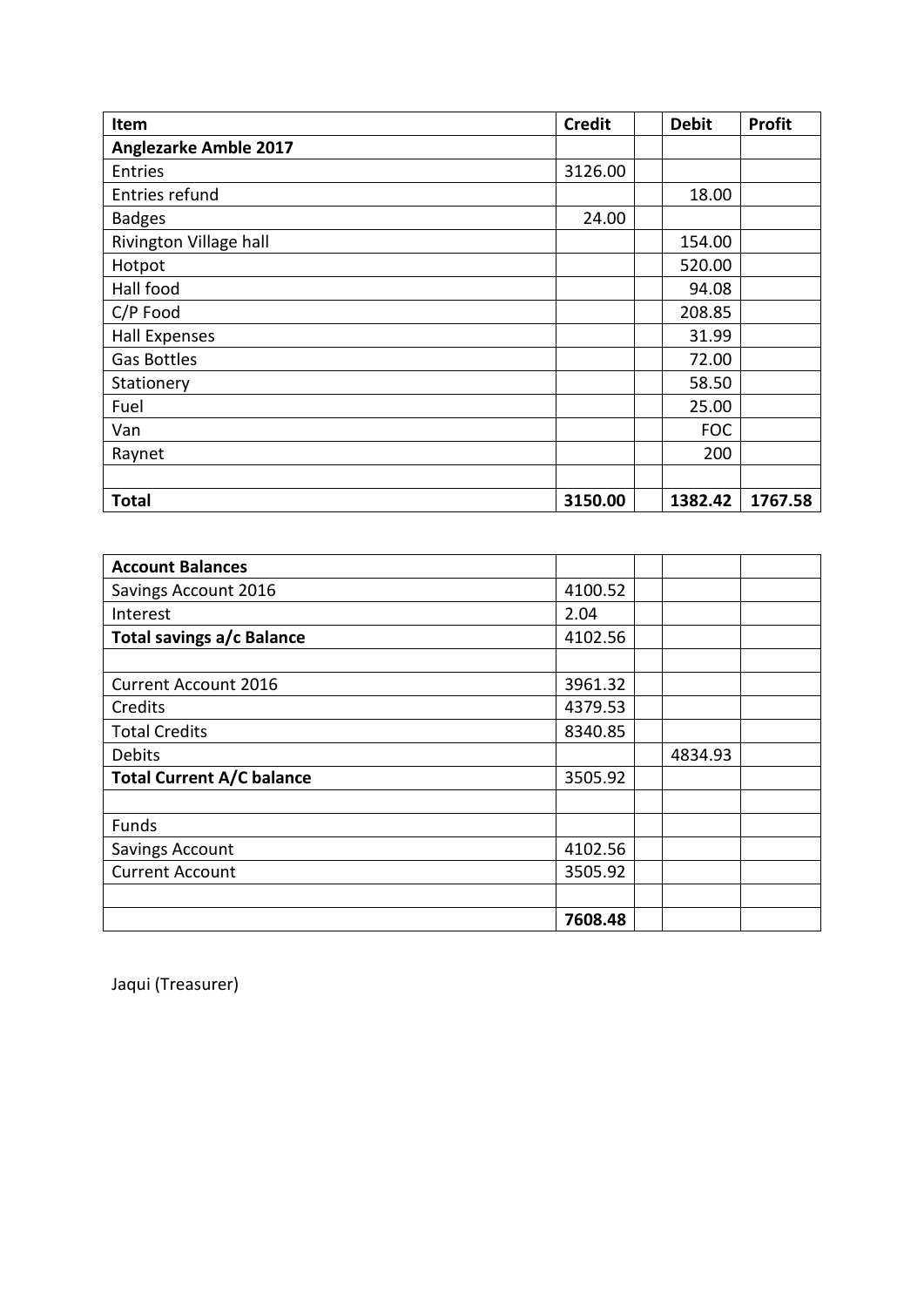#### **Equipment Officer Report**

Mike will present on the night.

#### **Challenge Walks Organiser Report**

This year we ran two events the Bottoms Up 2016 & the Amble 2017

The Bottoms Up figures were very disappointing. There were 34 long and 7 short entrants plus 15 on the day (total 56). Last year there were 129!

With only 51 participants this event in its current form appears to have had its day. The event was well advertised in local papers and the weather conditions couldn't have been better, there were no clashes with other LDWA events and yet members and others were not attracted.

This year we received quite a shock when we were informed that the whole of the West Pennine Moors on which the Anglezarke Amble route treads had become a Sight of Special Scientific Interest. A lot of work went into providing United Utilities with the information they needed to gain permission from Natural England for us to run the Amble. Fortunately, all the hard work payed off as we were granted permission.

The Anglezarke Amble 2017 figures were again very healthy. There were 339 (346 last year) entrants this year. 71 were runners and 200 were none LDWA members!

The staggered start for runners introduced this year did ease the crowding in the hall and helped to spread the workload in the kitchen serving tea and toast prior to the start. Feedback from many runners was that they were happy with this arrangement.

Having to get all participants to sign the data protection agreement is something that needs to be done before the event. This needs to be incorporated into the application process on the application form.

As in previous years the Amble again attracted many non LDWA members. This year all entrants were charged £9.00.

We have in the past charged non LDWA members slightly more to enter (£1.00), but I do feel that we need to consider a much more significant difference in charge between LDWA members and non-members. However, I don't want to deter runners from entering as these are potentially future members when they get older. Entry charges need to be reviewed.

The workload on those working in the kitchen was evident again as they worked nonstop throughout the day. Perhaps the time has come to reconsider the hall's catering arrangements.

Both Mountain Rescue and Raynet were invaluable again.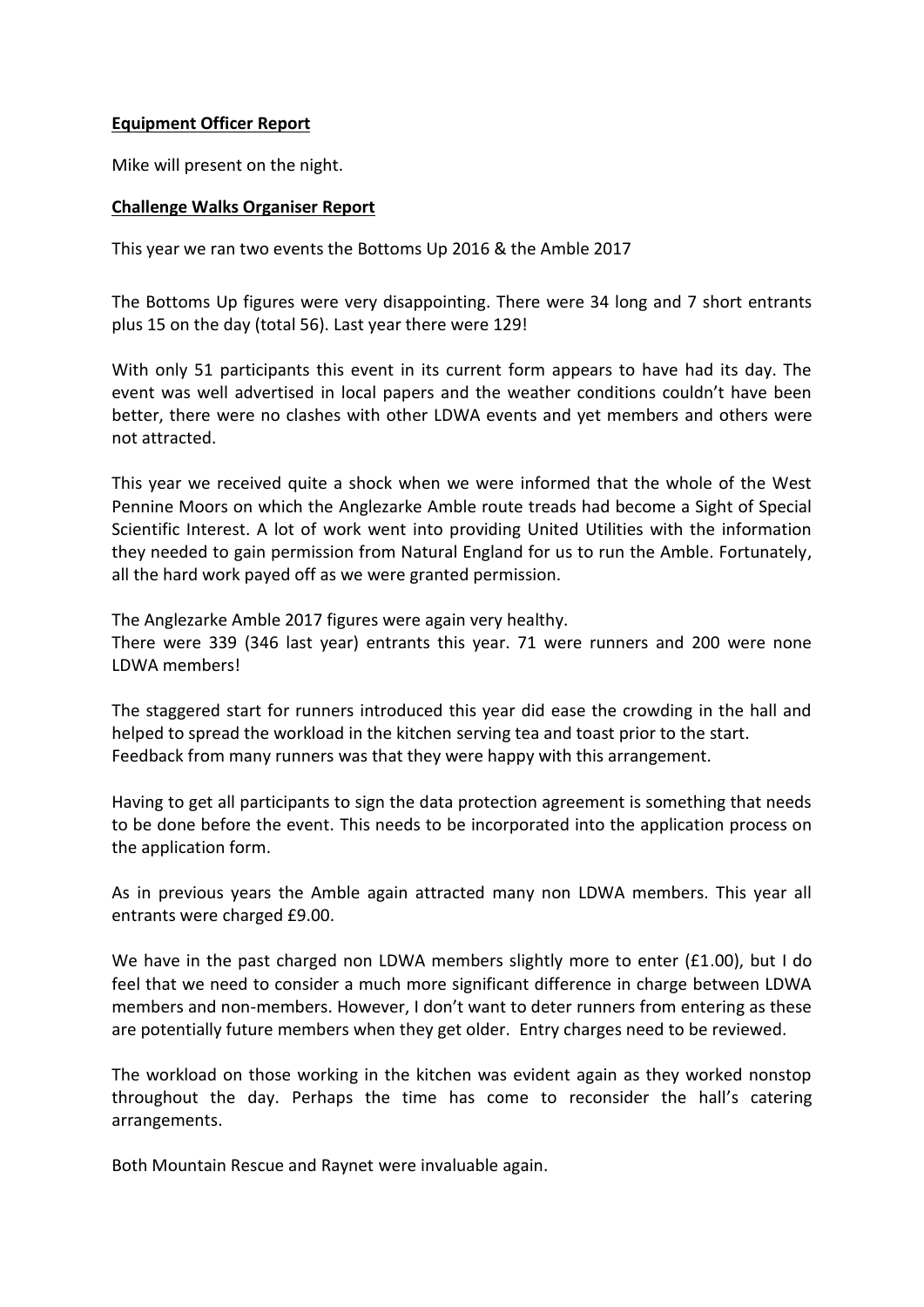Booking in worked well again, but there was congestion; particularly at the first check in desk where most tended to queue once they had collected their tally. Possibly the table set up needs to be reconsidered and someone needs to act as a meet and greet person at the door.

The importance of making sure the number list is filled in when certificates are given out and retirees are identified was highlighted this year.

Only four first aid kits were delivered to the hall.

The Hall, Raynet and Mountain Rescue have been booked for next year's event on Saturday **10th February 2018**

#### **Summary**

With the lack of interest shown in the Bottoms Up it was decided that the time had come to give this event a rest, so there are no plans to run this event again.

After 6 years of running the Amble I thought it was time to review how it is run to see how possible improvements can be made by allocating a group meeting for discussion. We did this at the March meeting where, after discussion, it was agreed;

- That the entry charges for LDWA members would be £9 and £12 for non LDWA members.
- To look at the catering in the Hall.
- To purchase 8 new first aid kits.
- That the booking in procedure be changed.
- That Mountain Rescue would be asked to stay at the layby on Egerton Road.

Finally, I would like to thank all those who helped out for their commitment to the events, particularly new members who stepped into the breach for the first time.

Ian (Challenge Walks Organiser)